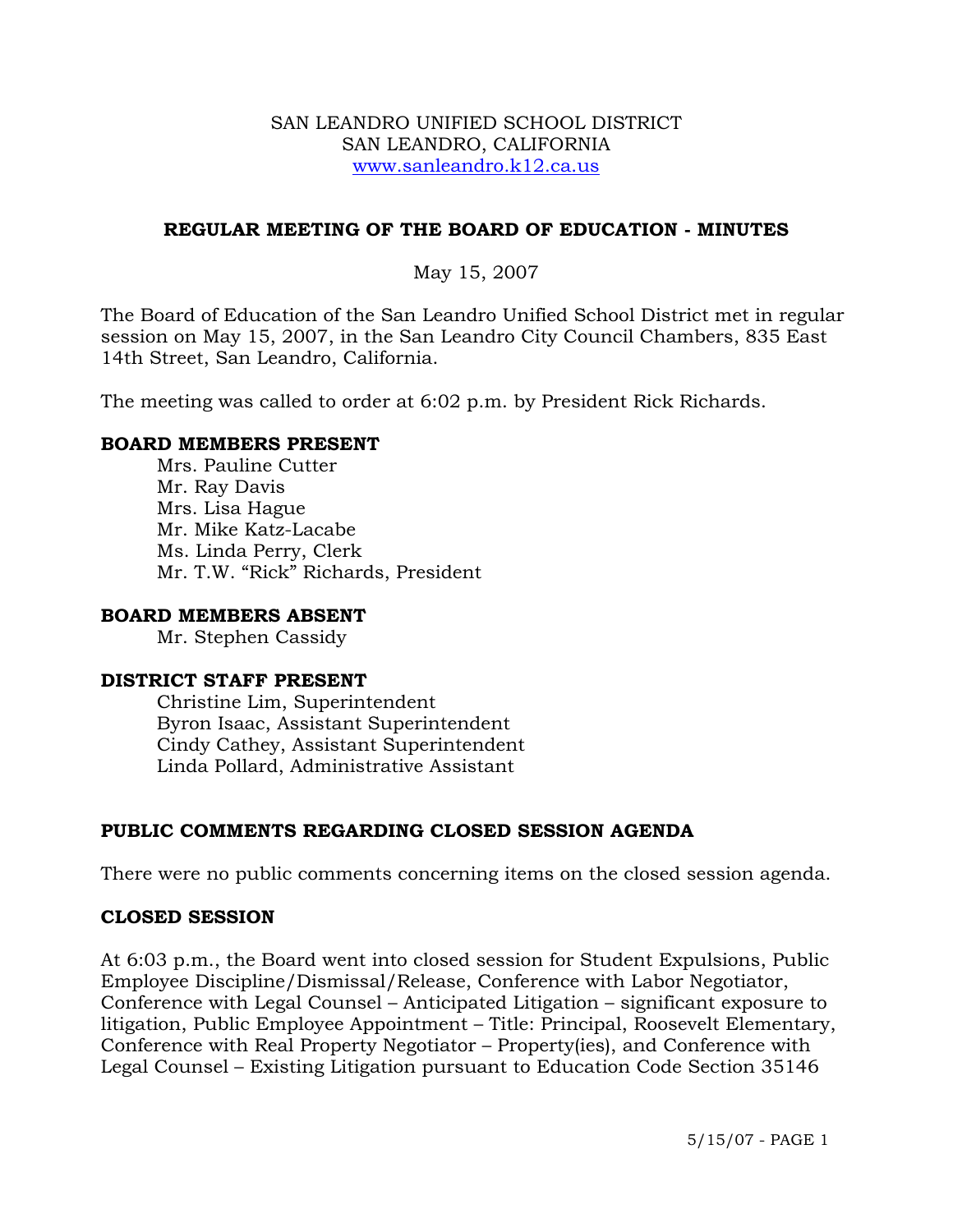and 48918(c), Government Code Sections 54957, 54957.6, 54956(b), 54956.8, and 54956.9. The closed session was adjourned at 6:50 p.m.

The Board returned to open session at 7 p.m. with the Pledge of Allegiance to the Flag led by Juan Manuel Martinez, San Leandro Recreation & Parks Commission representative. President Richards said the Board had been in closed session and had taken the following action:

- On a motion made by Mrs. Cutter and seconded by Mr. Davis, the Board approved for payment Claim #4104-06-00009-01-02, in the amount of \$10,000, by a 6-0 vote. Trustee Cassidy was absent.
- On a motion made by Mr. Davis and seconded by Mrs. Hague, the Board approved for payment Claim #4104-06-0007-91-02, in the amount of \$500, by a 6-0 vote. Trustee Cassidy was absent.

## **APPROVAL OF AGENDA**

On a motion made by Ms. Perry and seconded by Mr. Davis, the Board approved the agenda for the regular meeting of May 15, 2007, by a 6-0 vote. Trustee Cassidy was absent.

**REPORTS** Recreation & Parks Commission Report: Juan Manuel Martinez, San Leandro Unified School District representative, updated the Board on the Recreation & Parks Commission.

> Mr. Martinez reported that since being appointed as District representative, he attended the grand opening of the Aquatic Center in April, and the Cinco de Mayo celebration in May. He has been assigned to Root Park and Thrasher Park and will provide updates at the next meeting.

> Ms. Perry was concerned about his assignment to Root and Thrasher Parks as they have no connection to the schools. She asked that he bring back a list of those commissioners who have been assigned to those parks located next to our schools.

Mr. Martinez offered the following explanation, that while all commissioners are encouraged to visit all of the parks, the parks located near the schools had already been assigned.

Mrs. Cutter welcomed him and looked forward to hearing his monthly updates.

#### **PRESENTATIONS**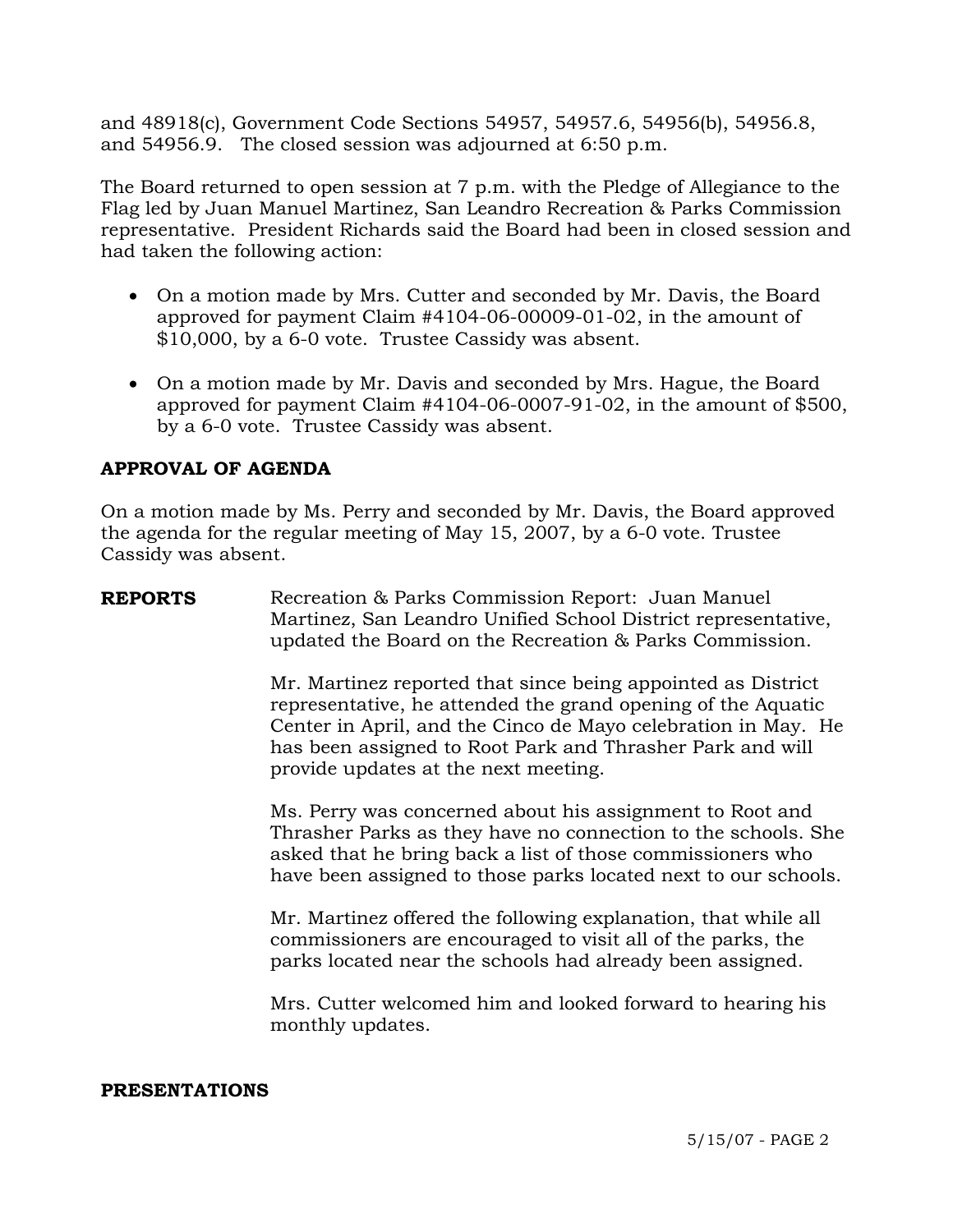### \* Conceptual Design Team Presentation

 In an effort to seek broad-based community and employee input regarding significant Measure B projects, the Superintendent established the following five Conceptual Design Teams who have been meeting since March: PGE Parking Lot, 9th Grade Campus, Arts Education Center, Career Technical Education, and Library Expansion.

 The Board heard a presentation by the leads and/or co-leads for each team highlighting the work that has been accomplished thus far. The presentation included: number of meetings, content covered at the meetings, progress being made, and some of the challenges the teams are addressing. The presentation also included next steps for each team as well as future meeting dates.

 It was clear that the members of each team were deeply committed to exploring all ideas and collectively developing their best thinking, the architects and projects managers have been instrumental in guiding their conversations and providing on-the-spot-information, and the involvement of staff, city, and community members has enriched this process immeasurably.

 The staff liaison for each Conceptual Design Team invited anyone who may have questions, concerns or suggestions to contact them and they would then present those comments at their next meeting.

 The Board overwhelming thanked the leads/co-leads for the update and for all of their time and effort given towards this task, and for thinking "outside the box". Ms. Perry encouraged them to keep those energies going, and congratulated them for being "ambassadors to the community."

 Superintendent Lim noted that the Board would be recognizing the members of the five Conceptual Design Teams at the June 5 Board meeting.

 Responding to Mr. Davis, Grant Writer Emily Kaplan explained that \$5 million of Proposition 1D funds has been earmarked to support the expansion of Career Technical Education (CTE) programs. Funding to qualifying school districts can be used for the following purposes: reconfigure/modify existing structures that will enhance the CTE educational opportunities, new construction of CTE facilities, and to purchase equipment with an average useful life expectancy of at least 10 years. She stated that requests for modernization funds have been capped at \$1.5 million per project per site, and requests for new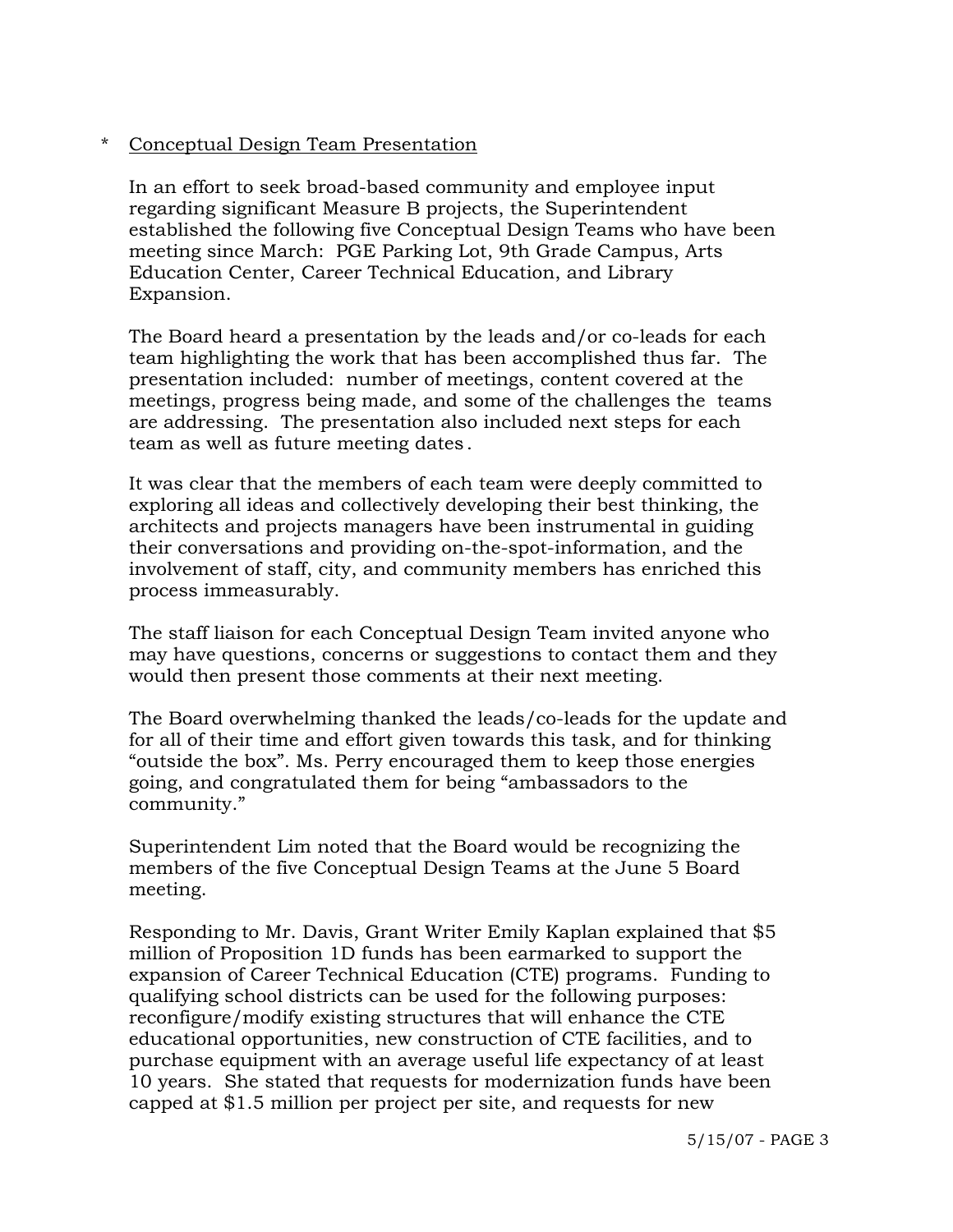construction funds have been capped at \$3 million per project per site.

 Ms. Kaplan reported that the District would be applying for four (4) modernization grants for wood, metal, automotive and business/marketing; and one (1) new construction grant for SLAM.

 Mr. Katz was interested in available funding resources that might be explored for the Arts Education Center. Judith Cameron, Lead, of the Arts Education Center Conceptual Design Team, and Director of Curriculum and Instruction, said that the team was looking at some of the vendors used by Castro Valley and San Ramon school districts, and selling seats for the theatre was also being considered.

**REPORTS 8:00 pm Time Specific**  Student Representatives' Reports – Rachel Whyte, San Leandro High School student representative, updated the Board on activities at the high school. Highlights included AP testing and class elections have ended. *Every 15 Minutes* Program was a success. The Senior Ball will be Friday, May 18 and incoming 9th graders are still participating in "Pirate Pal" visits during first and second blocks.

> There will be a *Student Leadership Convention* on May 30, 2007, where students will have an opportunity to attend workshops to better prepare themselves for service to their school communities.

Sarah Woofter and Phillip Thomas have signed letters of intent to play collegiate sports - Sarah for softball at U.C. San Diego, and Phillip for basketball at University of Idaho.

Rachel invited the Board to come see the "Seniors, Where They are Going", card display at the high school, which was designed by the school's Art Club.

# **PUBLIC TESTIMONY ON NON-AGENDA ITEMS**

• Dan Henriques addressed and distributed information to the Board raising awareness on how the use of "foul words" leads to an increase in street violence.

## **REPORTS**

1) Correspondence – Clerk Perry reported receipt of the following emails from Bancroft Middle School Drama Club regarding Beauty & The Beast Evite;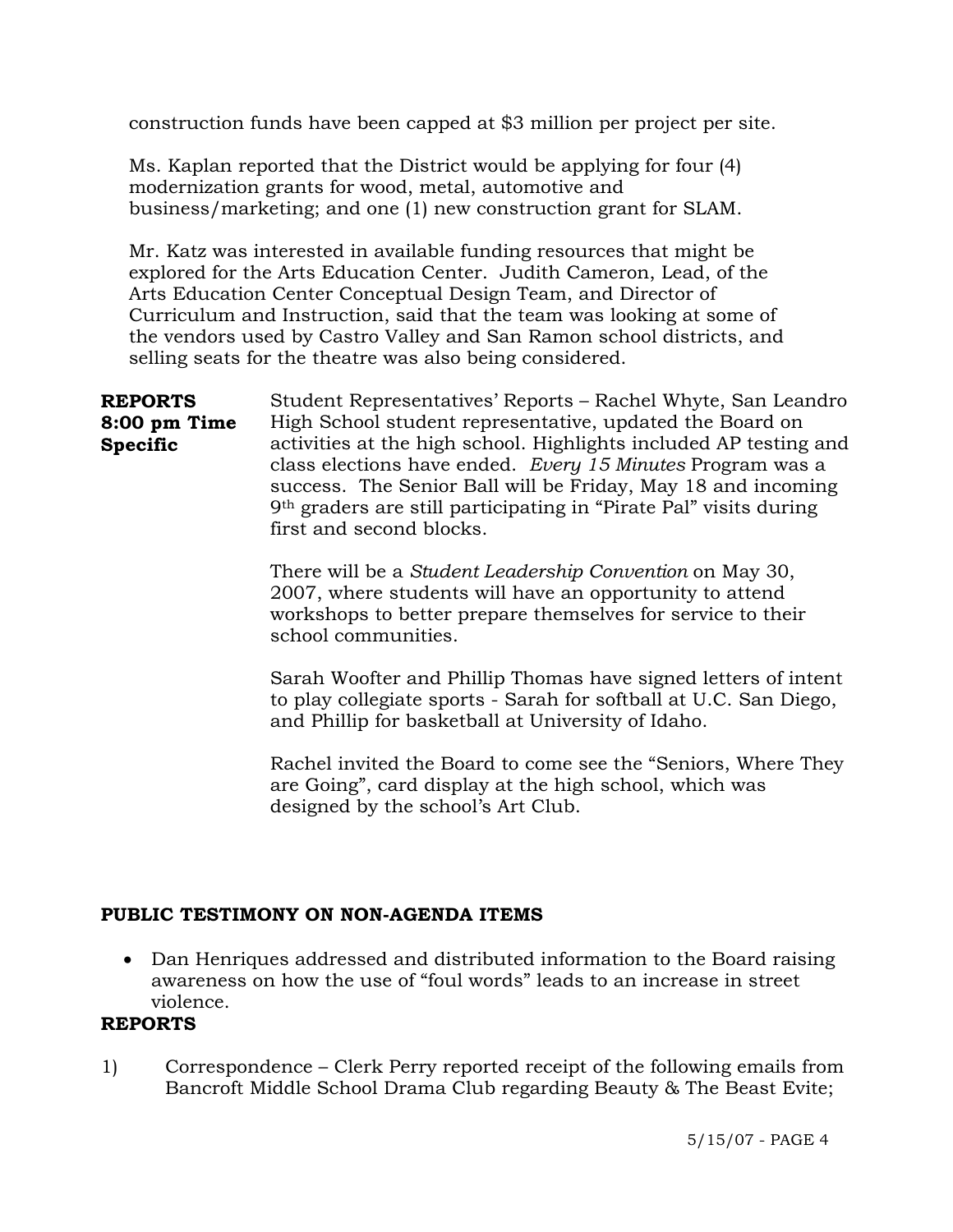from Rob Rich regarding Beautification Day; from Eric Christen regarding the Project Stabilization Agreement (PSA); and from Diana Quintal regarding "*Grease* was more than just a great show".

2) Superintendent's Report – Superintendent Lim reported that the Cabinet and District office administration had an opportunity to attend the twoday *Every 15 Minutes* Program at the high school, where students participated in a simulated DUI accident on Thursday, ending with a funeral and sharing stories on Friday, adding that it was a very somber experience.

She attended a Health Care Roundtable meeting, "The Context for Health", hosted by Supervisor Alice Lai-Bitker, regarding health care reform. Referring to the PowerPoint presentation that she forwarded to the Board, it was apparent to the Superintendent how much impact the decisions made by city councils, planning departments, school districts, and business community have on health and medical care. She is looking forward to continuing that dialogue at the legislative level.

The Superintendent also attended the Even Start Site Validation Visit at the new Adult School Education Center and shared with the team how the District was able to capture a partnership with Chabot College and Gap funding for the facility.

Cabinet and District Office staff joined the Maintenance workers in constructing a 200 foot sundae celebrating the successful STAR testing program at McKinley Elementary School.

The Citizens Oversight Committee will have its first meeting tomorrow, May 16, 6 p.m., at the District Office.

Superintendent Lim reported that she met with a representative from the San Francisco Foundation, who heard her presentation at the Leadership Summit in Napa, noting that the District plans on taking the representative's suggestion to write a \$20,000-\$25,000 grant.

The Superintendent's Parent Leaders' Council will have its final meeting of the school year on May 22, where the structure of the District's volunteer training will be discussed. She commended its members for the feedback she has received on ways to improve services in reaching out to parents.

The elementary schools' open houses and ROP awards will be May 24.

- 3) Board Committee Reports
	- Curriculum Mrs. Hague reported that the committee met on May 7 and received an update on the Garfield Year Round School Survey,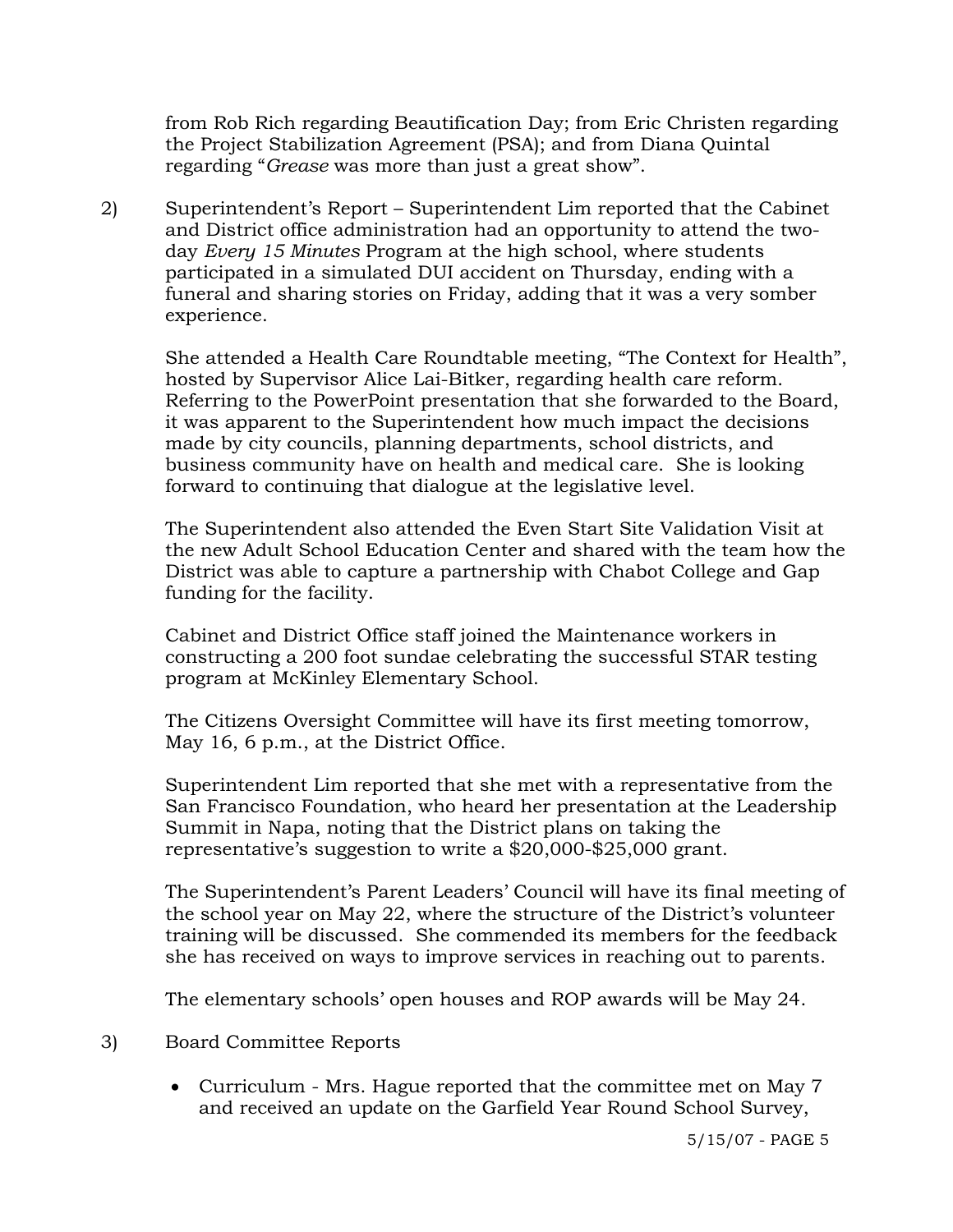STAR testing, and the California High School Exit Exam (CAHSEE) results. They discussed math program offerings, year long courses at San Leandro High School, and compared the middle school program offerings at Bancroft and John Muir. The next meeting will be June 18.

- Facilities/Technology Mr. Davis reported that the next committee meeting will be on May 24 and they will be reviewing the presentation for the June workshop and setting priorities for Measure B.
- Finance Mr. Richards reported that the committee met on May 8 and discussed Pacific High School funds and Deferred Maintenance and restricted routine maintenance funds. He also noted that staff would be researching some unique funding opportunities that are available and would bring back information to the Board.
- Policy Ms. Perry reported that the committee met on May 10 and reviewed the Intra-District Transfer Policy, AR 5116.2, which is on the agenda as an information item this evening.
- 4) Board Representatives' Reports
	- Eden Area Regional Occupational Program Mr. Richards reported that the committee met on May 3 and received the first reading of the proposed operating budget, and course review for the culinary program. Seventeen students competed at the SkillsUSA regional competition in Riverside on April 19-22.
	- Mid-Alameda County Special Education Local Plan Area Ms. Perry reported that the MACSELPA met on May 2 and May 14 and approved portions of the local plan service and district budgets. Their next meeting will be May 23.
	- San Leandro Chamber of Commerce Community Partners Committee Mr. Davis reported that the committee met a couple of weeks ago; however, he had nothing to report.

## **CONSENT ITEMS**

#### General Services

- 1.1-C Approval of Board Minutes April 17, 2007
- 1.2-C Approval of Board Minutes May 1, 2007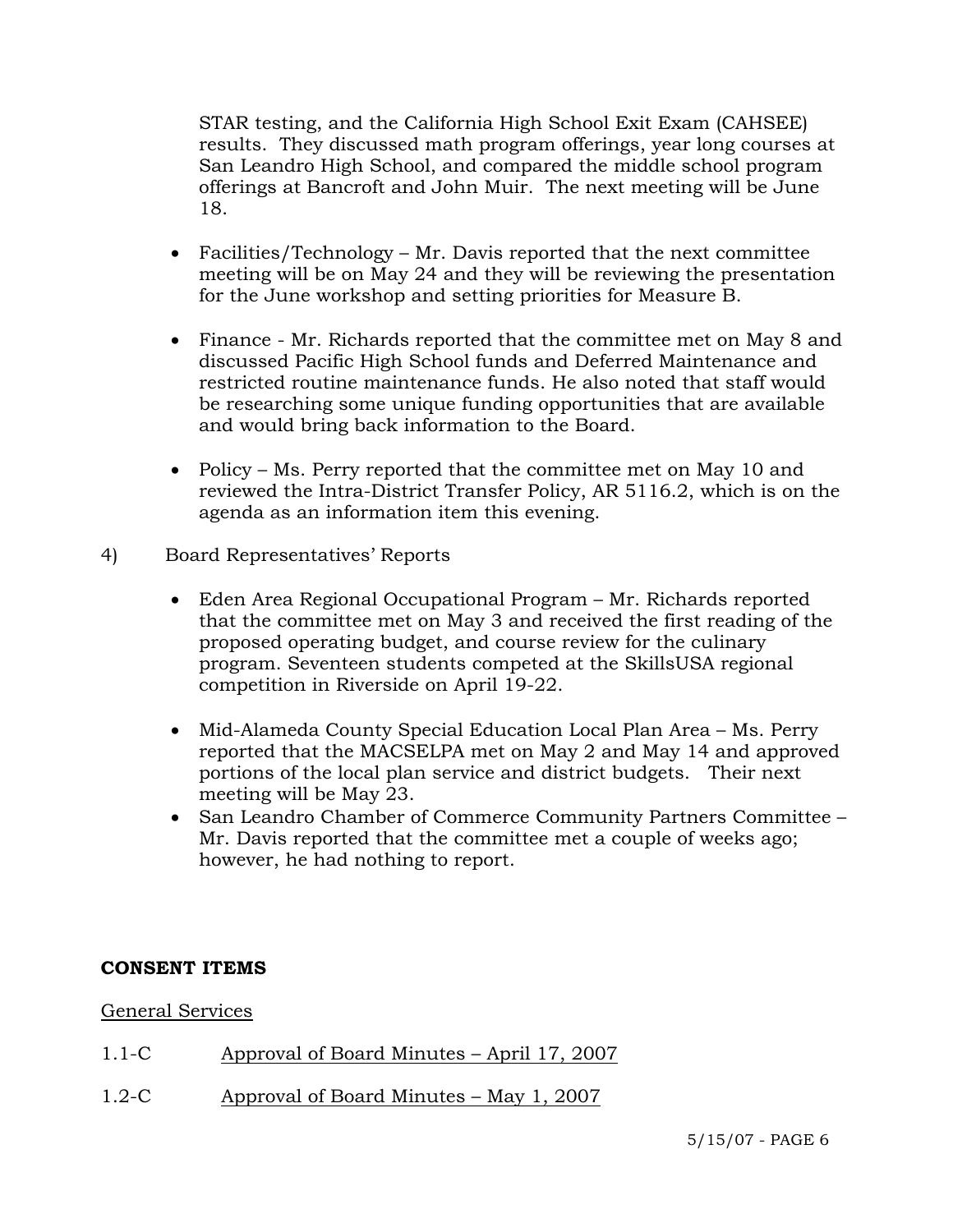## Human Resources

- 2.1-C Acceptance of Personnel Report
- 2.2-C Renewal of Student Teaching Agreements
- 2.3-C Certificated District Intern to Receive Professional Clear Teaching Credential

# Educational Services

- 3.1-C Acceptance of Donations
- 3.2-C Proposed Stipulated Expulsion Order for Student E26-06/07
- 3.3C Proposed Stipulated Expulsion Order for Student E27-06/07
- 3.4C 2005-2006 Pre-Kindergarten Resource Contract
- 3.5-C Resolution #06-21, Between the California Department of Education and San Leandro Unified School District
- 3.6-C San Leandro Adult School Carl Perkins Career & Technical Education Application

## Business, Operations

- 4.1-C Ratification of Payroll for April 2007
- 4.2-C Approval of Bill Warrants
- 4.3-C Intra-Budget Transfers for March and April 2007

# Facilities and Construction

5.1-C Construction Services Contract for Miscellaneous Renovations for the Instructional Materials Center at Madison Elementary School.

On a motion made by Mr. Davis and seconded by Ms. Perry, the Board approved the consent items by a 6-0 vote. Trustee Cassidy was absent.

## **ACTION**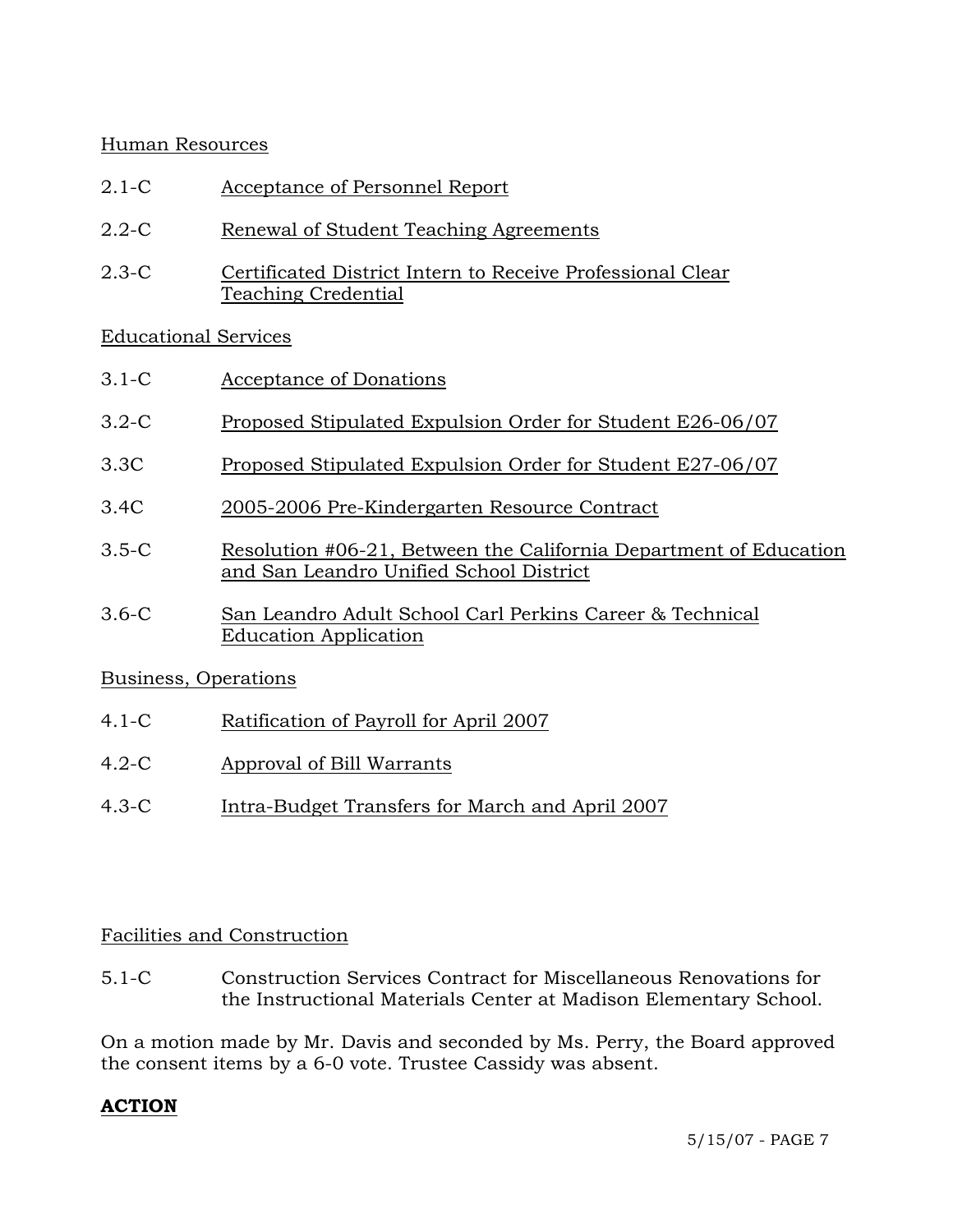#### Human Resources

2.1-A 2007-2008 Traditional Year and Year Round Education Student Calendar

> A revised calendar was distributed. It was noted that the original calendar submitted had the wrong signature date from the SLTA president.

> On a motion made by Mr. Davis and seconded by Mrs. Cutter, the Board approved the 2007-2008 Traditional Year and Year Round Education Student Calendar by 6-0 vote. Trustee Cassidy was absent.

## **INFORMATION**

### Educational Services

### 3.1-I Intra-District Transfers AR 5116.2 and Form 5116.2.

The Board received for information the Intra-District Transfers AR 5116.2 and Form 5116.2 as presented.

Ms. Perry briefly reviewed the revised order of the five priorities for attendance.

Mr. Katz asked where the category for "students requesting transfers based on dangerous or harmful special circumstances, including threats of bodily harm" would fall in the priority list and how many students in the District had been transferred under this category.

Ms. Cathey explained that because decisions are made on a case by case basis, this category had been removed from the priority list, and that for the 2006/07 school year the District had only two situations that fell within this category.

#### 3.2-I Williams Uniform Complaint Procedures Quarterly Report

The Board received for information the Williams Uniform Complaint Procedures Quarterly Report for January – March 2007 as presented.

#### Business Operations

## 4.1-I Miscellaneous Receipts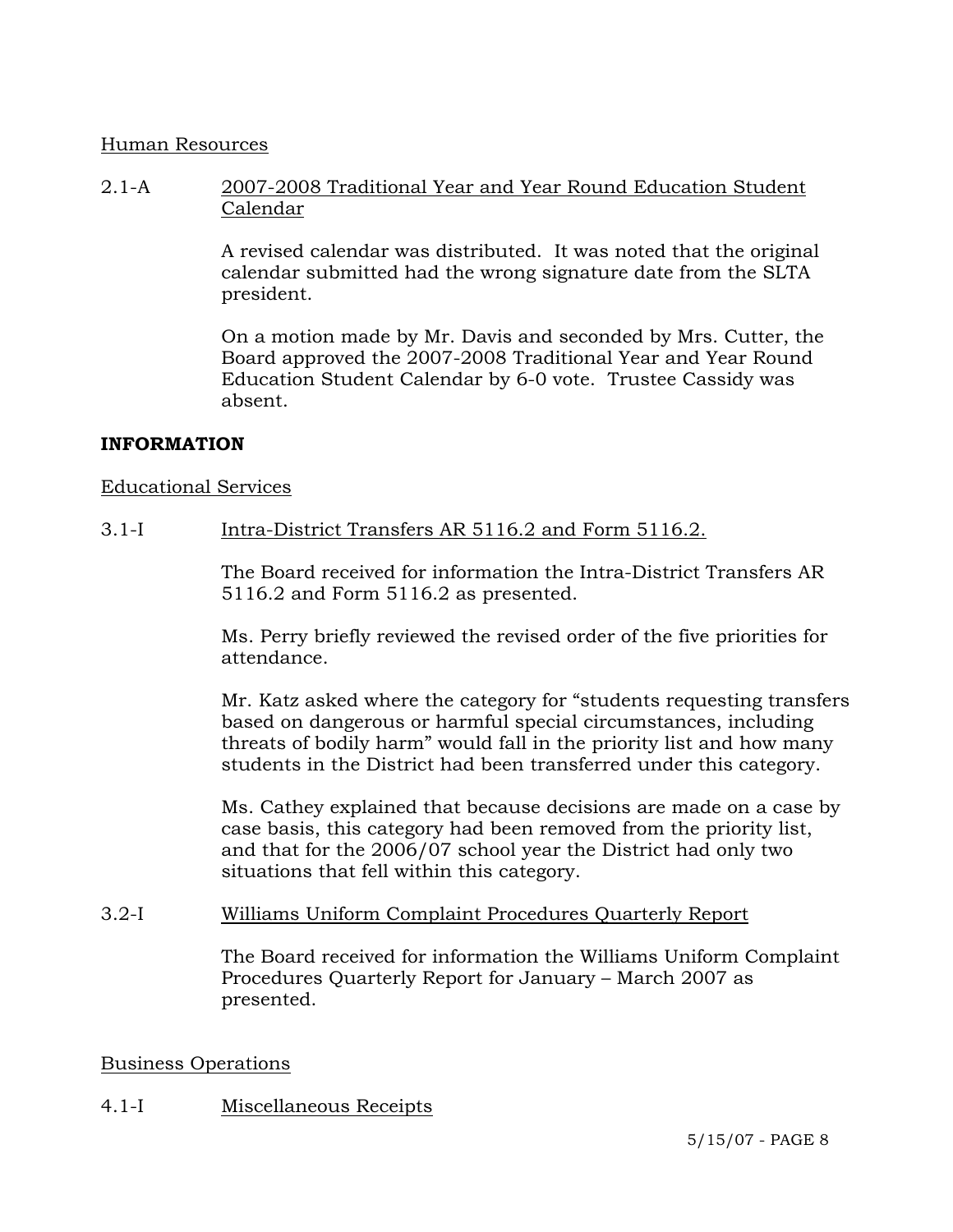Miscellaneous receipts in the amount of \$7,909,158.45 have been deposited in the Treasure of Alameda County.

## **ADDITIONAL SUGGESTIONS AND COMMENTS FROM BOARD MEMBERS**

- Trustees Cutter, Perry, and Richards reported attending all or a portion of the two-day *Every 15 Minutes* Program and found it to be a very valuable program. Ms. Perry suggested sharing parts of the video taken at a Board meeting.
- Mrs. Hague thanked the members of the Design Team for their presentation. She reminded the Board of the upcoming elementary schools' open houses.
- Given a recent front page newspaper article on falling graduation rates, Mr. Katz asked the Superintendent to report back on our own District's graduation rate and how they compared.
- Ms. Perry will be attending the CSBA Delegate Assembly this weekend. She also reported attending the BTSA Advisory Council, the Even Start Site Validation Visit at the new Adult School Education Center, Bancroft Middle School Spring Concert, and the final community presentation of the Bancroft Middle School Field and Court Design.

 She announced the 2007 BTSA Colloquium, celebrating the hard work of our participating teachers in the BTSA Induction Program, on Thursday, May 17, from 3:45 p.m.-5:45 p.m., at the San Leandro Library.

• Mr. Richards noted that he would not be able to attend the open houses on April 24 as it conflicted with the ROP awards night. He reminded the Board of an upcoming Special Board meeting on May 29, 6 p.m.

 He reported that the Superintendent had received a request from San Leandro High School student representative Rachel Whyte asking the Board to reconsider having a student representative on the Board. It was the consensus of the Board to pursue that request. President Richards convened an Ad Hoc Committee, composed of Linda Perry, serving as Chair, along with Mike Katz, and himself. Mr. Richards will forward this information to Ms. Perry, who will schedule a meeting. Following the committee's review they will then bring back a recommendation to a future meeting.